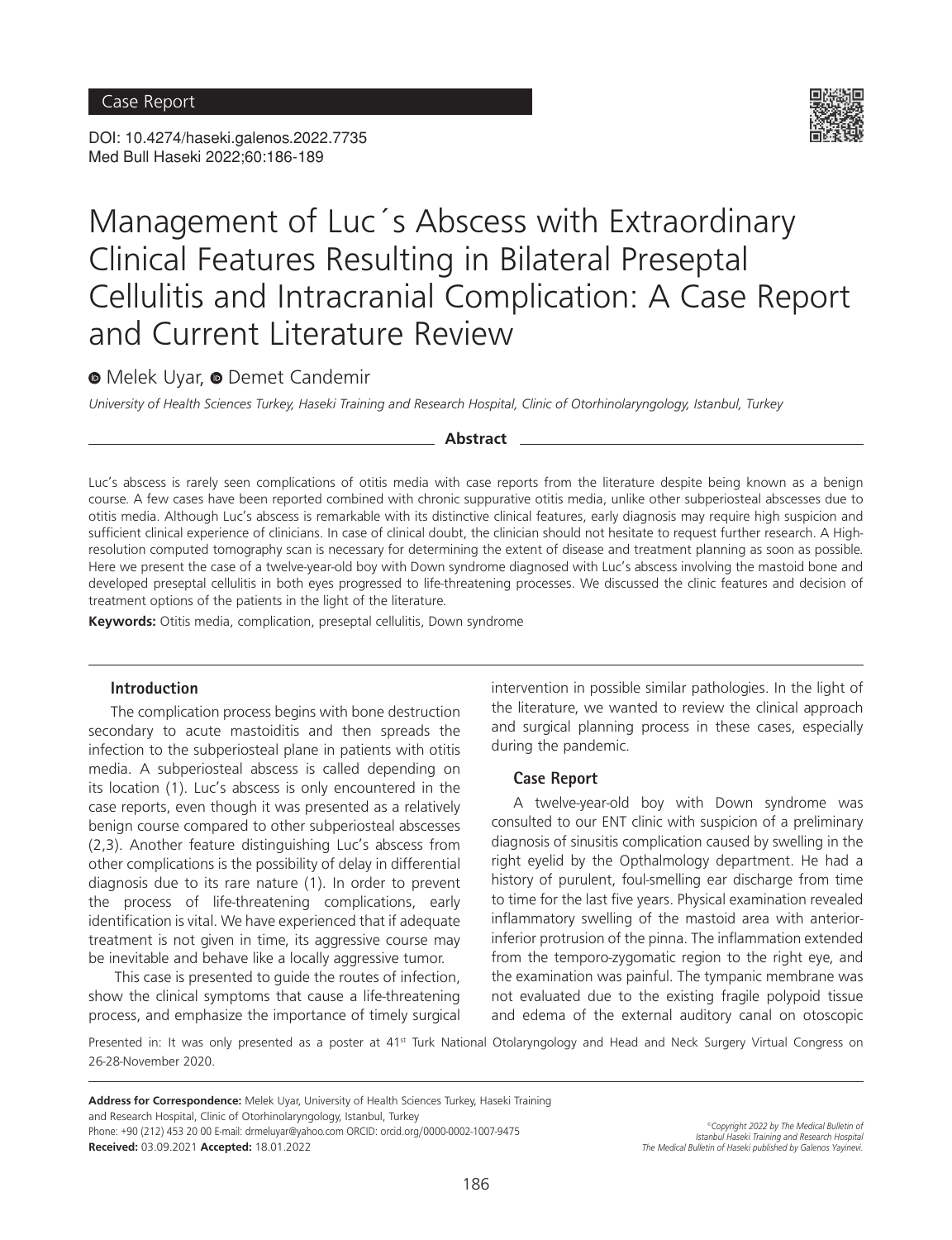examination. Another ENT examination excluding the narrow left external auditory canal was regular.

Laboratory analysis revealed increased C-reactive protein (CRP: 171,4 mg/L; normal<10.0) and leukocytosis (13,8K/uL). Covid PCR tests were done at 24-hour intervals, and they were all negative. Vital signs were within normal limits. There were no pathological findings in the Paranasal sinus computed tomography (CT) imaging.

However, contrast-enhanced high-resolution computed tomography (HRCT) of the temporal bone revealed a few interconnected abscess foci in which the most prominent diameter was 27x18 mm with ring enhancement patterns. Edema and cellulitis extended to the right eyelid and cheek above the temporo-zygomatic region. Both mastoid and middle ear cavities are filled by soft tissue density, and a linear bone defect on the tegmen tympany with existing pathological contrast enhancement was observed (Figure 1). The contrast-enhanced Magnetic Resonance Imaging (MRI) scan showed limited filling defect on the right sigmoid sinüs and hypoplasic contralateral sigmoid sinus.

Based on these findings, the patient was hospitalized with the diagnosis of Luc's abscess caused preseptal cellulitis. He was commenced on intravenous (IV) empirical antibiotherapy. In addition, the infectious diseases department suggested adding vancomycin to medical treatment because bilateral preseptal cellulitis occurred with clinical progression despite being treated for three days (Figure 2). The culture of the purulent discharge did not allow a microbiological differential diagnosis. Following clinic regression, a right radical mastoidectomy, repair of CSF leakage, and meatoplasty were performed under general anesthesia after written informed consent was obtained from the patient's parents. During the surgery, we encountered a mastoid bone defect in the Macewen triangle with pus discharge together with widespread destruction of all mastoid cells, middle ear structures, lateral semicircular canal, tympanic segment through the facial nerve's second bend, and the tympanic tegmen caused a visible CSF leak. In addition, the peri-sinusoidal extradural abscess was observed with filled hemorrhagic granulation tissue and cholesteatoma in the mastoid cavity. Following surgery, our patient made an uneventful recovery. Postoperative facial nerve functions were normal. He was discharged with microbiological advice on a two-week oral and topical antibiotics course on the 10<sup>th</sup> postoperative day. The patient was well and asymptomatic (Figure 3). He completed the 15<sup>th</sup> month postoperatively with healing and is still under close monitoring and follow-up.

## **Discussion**

Henri Luc, in 1913 first described a subperiosteal abscess spreading to the temporo-zygomatic region



Figure 1. An axial plan CT scan of the temporal bone. Soft tissue density completely filling the right external ear canal, middle ear, mastoid bone, marked edema, the right temporo-zygomatic region (white wide arrow), tegmen defect area (white thin arrow), and defect of the parasigmoidal sinus region (black arrow)

CT: Computed tomography



**Figure 2.** The right temporal swelling extended anteriorly to the right zygoma and bilateral preseptal cellulitis in a patient with Down syndrome (black arrow). The picture was published with the permission of the patients' parents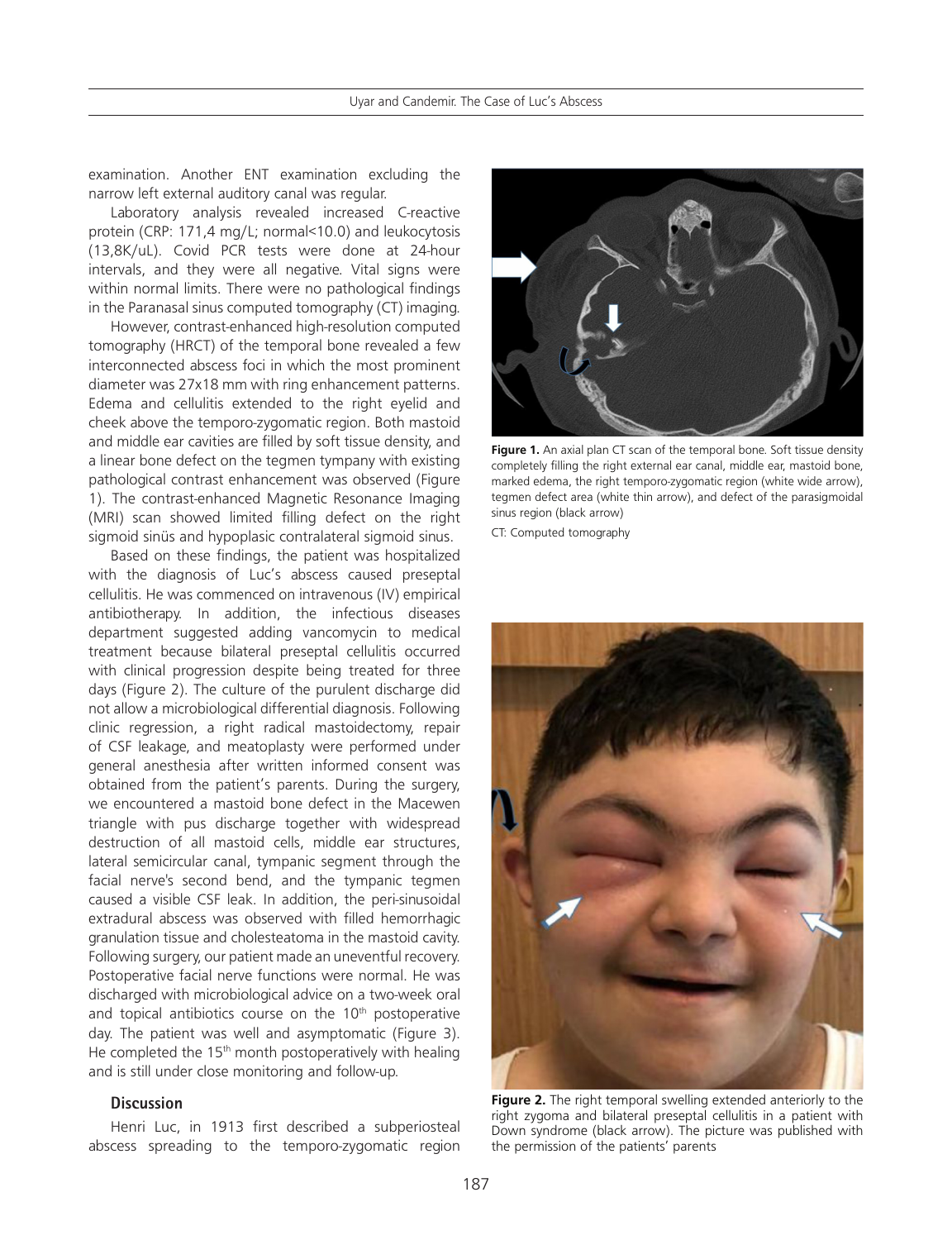

**Figure 3.** In the current image of the patient after 15 months postoperatively, it is seen that there is no sign of temporal swelling and preseptal cellulitis. The picture was published with the permission of the patients' parents

after acute otitis media without mastoid involvement. He claimed that the infection in the middle ear reaches the temporo-zygomatic region through the Rivinus notch from the submucosa of the middle ear or branches of the deep auricular artery. He also argued that the cases of Luc's abscess showed a more benign clinical course since there was no mastoid bone involvement and mastoidectomy was not necessary for their treatment. Although it is already an infrequent clinical entity, we found that case reports supported this theory when we scanned the literature (4). As in our case, Luc abscess cases accompanied by chronic otitis media and mastoid involvement were limited to only a few cases (2,3,5,6). However, we did not find a case report with bilateral preseptal cellulitis accompanied by severe life-threatening complications as a clinical course.

Fernandez et al. (2) reviewed English-language literature to evaluate clinical features and management of Luc's abscess cases from 1989 to 2018. A total of 21 cases (17 children and four adults) were found in the literature. It was observed that only one patient had no signs of mastoiditis in his own CT scan. These patients have been treated with abscess drainage alone, myringotomy with abscess drainage, or mastoidectomy. Although the clinical features of Luc's abscess are relatively stable, it has been emphasized that clinical and radiological evaluation is absolutely necessary before deciding to avoid mastoidectomy, especially in a pediatric patient.

Temporal space abscesses usually originate from an odontogenic infection or acute otitis media. Whereas the most frequent cause of ocular signs is seen in children with an orbital complication of acute sinusitis, the first clinical sign of Luc's abscess may be cellulitis extending from the temporo-zygomatic region to the eye (2,3,7). When examining a child with Down syndrome, difficulties are performing a radiological examination and physical examination due to poor patient cooperation and various structural anomalies such as stenosis of the external auditory (8,9). Therefore, clinical diagnosis can only rely on the physical examination and imaging techniques in

a mentally challenged patient. Unfortunately, our patient with Down syndrome was consulted to our clinic after Luc's abscess had already developed clinically for many possible reasons.

Only 14% of Luc's abscess cases are associated with cholesteatoma (2). We have not encountered such an uncontrolled case of CSOM with cholesteatoma in our routine practice for decades. The conditions of the pandemic period may have caused several challenges to the priorities of both patients and clinicians, even though the only effective treatment for cholesteatoma is still on-time surgery (7,10). We encountered widespread pathological damage caused by cholesteatoma during the surgery in our patient. This case reminds us that CSOM with cholesteatoma behaves like a locally aggressive tumor and should not be considered an elective case, especially during the pandemic.

HRCT temporal bone scan is necessary to confirm the disease's diagnosis and extension, exclude mastoid involvement, intracranial or extracranial complications. It should not be forgotten that extradural abscess is one of the intracranial complications of CSOM that can only be diagnosed during the surgery as seen in our patient (10,11). The necessary surgical interventions should be decided by considering each child's benefit/loss ratio. It was learned that temporal CT was not requested in clinical follow-ups until the consultation was requested from our clinic with a pre-diagnosis of sinusitis complication in our case.

We encountered the child patient with Luc's abscess and an aggressive clinical course. Moreover, this case was perhaps the most advanced form with multiple CSOM complications and bilaterally preseptal cellulitis in the literature. Therefore, clinicians must remain alert for clinical signs and symptoms to examine these patients for the presence of more than one complication. It should be kept in mind that cholesteatoma deprived of early diagnosis and appropriate treatment shows a locally aggressive tumor behavior by its nature.

In conclusion, in case of any doubt during clinical followup, evaluating these patients with contrast-enhanced temporal CT may be a vital decision. It should be kept in mind that the clinical course may be more aggressive, especially in comorbid patients who remain uncontrolled with a prolonged suppuration phase.

## **Acknowledgement**

We thank to MD Mehmet Nihat Dincbal of the Department of Neurosurgery clinic for the patient's follow-up.

**Informed Consent:** Written informed consent was obtained from the patient's parents.

#### **Authorship Contributions**

Concept: M.U., Design: M.U., Data Collection or